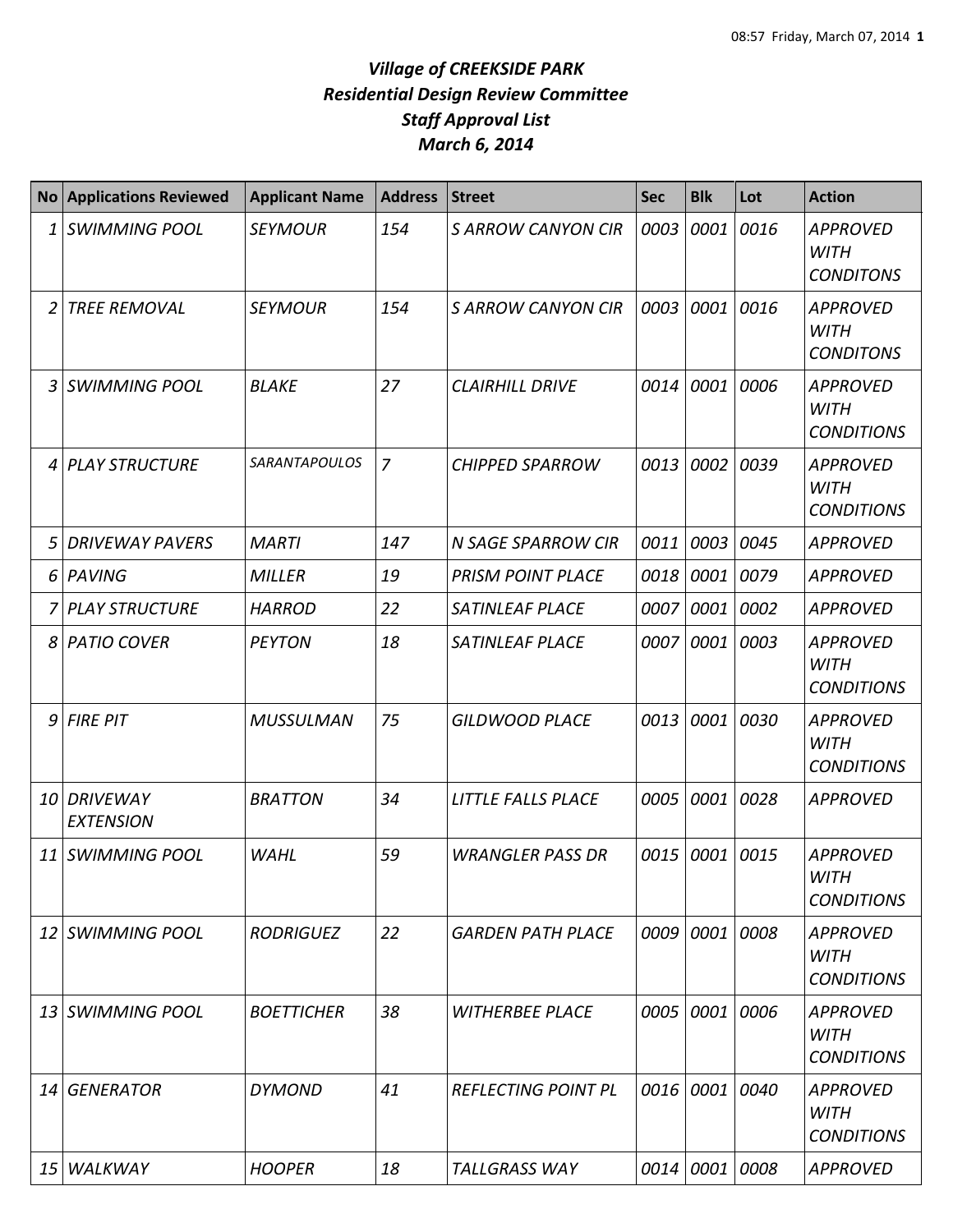| <b>No</b> | <b>Applications Reviewed</b> | <b>Applicant Name</b> | <b>Address</b> | <b>Street</b>             | <b>Sec</b> | <b>Blk</b>     | Lot  | <b>Action</b>                                       |
|-----------|------------------------------|-----------------------|----------------|---------------------------|------------|----------------|------|-----------------------------------------------------|
|           | 16 PATIO COVER               | <b>STEWARD</b>        | 14             | <b>FOLKLORE COURT</b>     | 0002       | 0002 007R      |      | <b>APPROVED</b><br><b>WITH</b><br><b>CONDITIONS</b> |
|           | 17 FIREPLACE                 | <b>STEWARD</b>        | 14             | <b>FOLKLORE COURT</b>     | 0002       | 0002 007R      |      | <b>APPROVED</b><br><b>WITH</b><br><b>CONDITIONS</b> |
| 18        | <b>POOL BATH</b>             | <b>STEWARD</b>        | 14             | <b>FOLKLORE COURT</b>     | 0002       | 0002           | 007R | <b>APPROVED</b><br><b>WITH</b><br><b>CONDITIONS</b> |
| 19        | <b>SWIMMING POOL</b>         | <b>THOMPSON</b>       | 62             | <b>PALOMA BEND PLACE</b>  | 0025       | 0001           | 0015 | <b>APPROVED</b><br><b>WITH</b><br><b>CONDITONS</b>  |
| 20        | <b>SWIMMING POOL</b>         | <b>BRYAN</b>          | 23             | <b>LAKE VOYAGEUR DR</b>   | 0018       | 0001 0031      |      | <b>APPROVED</b><br><b>WITH</b><br><b>CONDITIONS</b> |
| 21        | PERGOLA                      | <b>BRYAN</b>          | 23             | <b>LAKE VOYAGEUR DR</b>   | 0018       | 0001 0031      |      | <b>APPROVED</b><br><b>WITH</b><br><b>CONDITIONS</b> |
| 22        | PERGOLA                      | <b>BRYAN</b>          | 23             | <b>LAKE VOYAGEUR DR</b>   | 0018       | 0001 0031      |      | <b>APPROVED</b><br><b>WITH</b><br><b>CONDITIONS</b> |
| 23        | <b>SWIMMING POOL</b>         | <b>RICHEY</b>         | 10             | <b>WENOAH PLACE</b>       | 0004       | 0001           | 0035 | <b>APPROVED</b><br><b>WITH</b><br><b>CONDITIONS</b> |
| 24        | <b>TRELLIS</b>               | <b>BLAKE</b>          | 22             | <b>MOHAWK PATH PLACE</b>  | 0006       | 0001           | 0091 | <b>APPROVED</b>                                     |
| 25        | PAVING                       | <b>INGRAM</b>         | 62             | <b>LAKE VOYAGERY DR</b>   |            | 0018 0001 0055 |      | <b>APPROVED</b><br><b>WITH</b><br><b>CONDITIONS</b> |
|           | 26 SUMMER KITCHEN            | <b>HICKEY</b>         | 66             | <b>LAKE REVERIE PLACE</b> | 0017       | 0001 0017      |      | <b>APPROVED</b><br><b>WITH</b><br><b>CONDITONS</b>  |
|           | 27 FIRE PIT                  | <b>HICKEY</b>         | 66             | <b>LAKE REVERIE PLACE</b> | 0017       | 0001 0017      |      | <b>APPROVED</b><br><b>WITH</b><br><b>CONDITONS</b>  |
|           | $28$ PATIO                   | <b>HICKEY</b>         | 66             | <b>LAKE REVERIE PLACE</b> | 0017       | 0001 0017      |      | <b>APPROVED</b>                                     |
|           |                              |                       |                |                           |            |                |      |                                                     |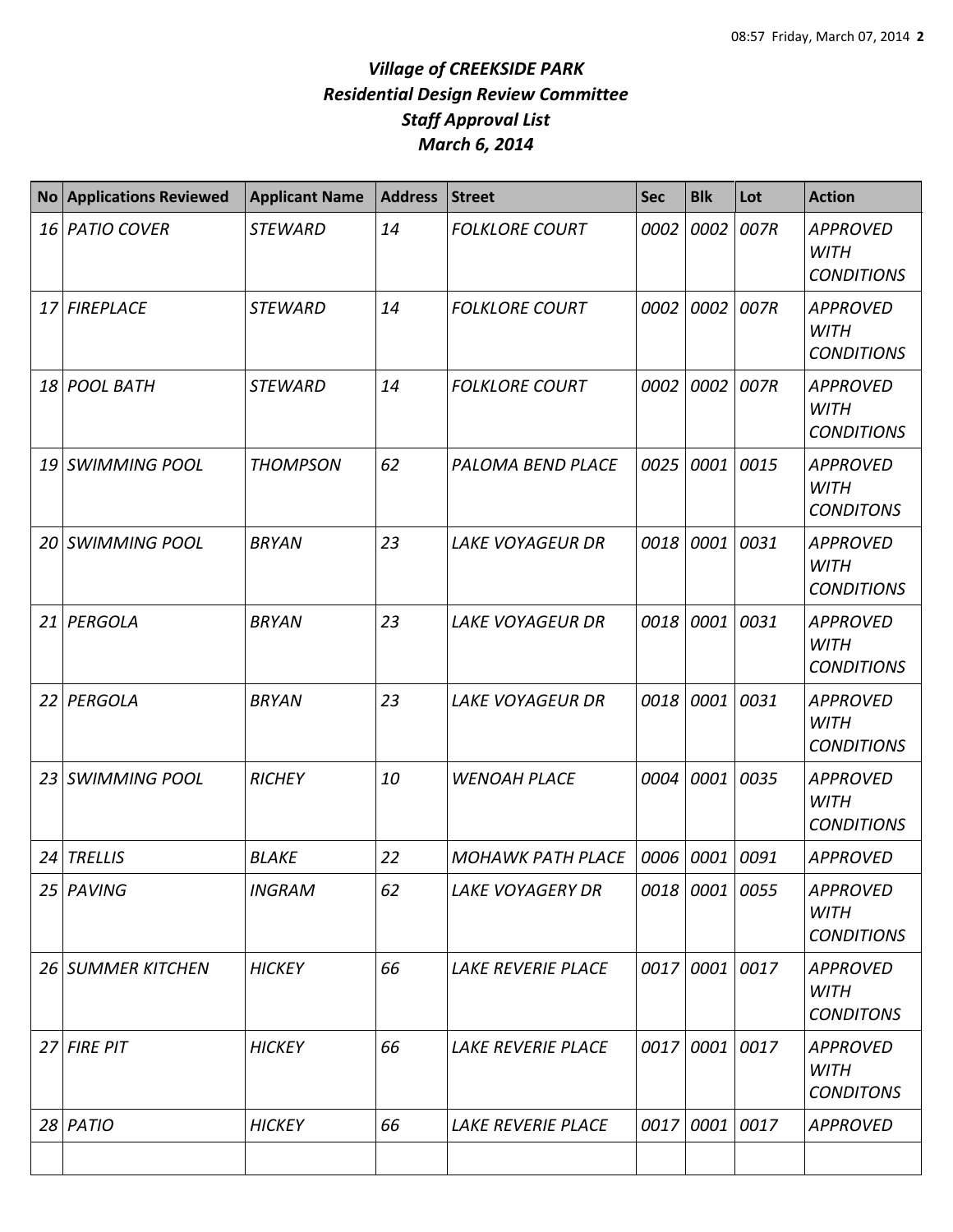| <b>No</b> | <b>Applications Reviewed</b>              | <b>Applicant Name</b> | <b>Address</b> | <b>Street</b>             | <b>Sec</b> | <b>Blk</b>     | Lot  | <b>Action</b>                                       |
|-----------|-------------------------------------------|-----------------------|----------------|---------------------------|------------|----------------|------|-----------------------------------------------------|
| 29        | <b>WALKWAY</b>                            | <b>THORESON</b>       | 86             | <b>LAKE REVERIE PLACE</b> | 0017       | 0001           | 0022 | <b>APPROVED</b>                                     |
| 30        | PATIO                                     | <b>THORESON</b>       | 86             | <b>LAKE REVERIE PLACE</b> | 0017       | 0001           | 0022 | <b>APPROVED</b>                                     |
| 31        | <b>ARBOR</b>                              | <b>THORESON</b>       | 86             | <b>LAKE REVERIE PLACE</b> | 0017       | 0001           | 0022 | <b>APPROVED</b>                                     |
| 32        | <b>TRASH AND RECYCLE</b><br><b>SCREEN</b> | <b>THORESON</b>       | 86             | <b>LAKE REVERIE PLACE</b> | 0017       | 0001           | 0022 | <b>APPROVED</b>                                     |
| 33        | WALKWAY                                   | <b>THORESON</b>       | 86             | <b>LAKE REVERIE PLACE</b> | 0017       | 0001           | 0022 | <b>APPROVED</b>                                     |
| 34        | <b>WALKWAY</b>                            | <b>THORESON</b>       | 86             | <b>LAKE REVERIE PLACE</b> | 0017       | 0001           | 0022 | <b>APPROVED</b>                                     |
| 35        | WALKWAY                                   | <b>THORESON</b>       | 86             | <b>LAKE REVERIE PLACE</b> | 0017       | 0001           | 0022 | <b>APPROVED</b>                                     |
| 36        | <b>FIRE PIT</b>                           | <b>THORESON</b>       | 86             | <b>LAKE REVERIE PLACE</b> | 0017       | 0001           | 0022 | <b>APPROVED</b><br><b>WITH</b><br><b>CONDITIONS</b> |
| 37        | <b>SUMMER KITCHEN</b>                     | <b>THORESON</b>       | 86             | <b>LAKE REVERIE PLACE</b> | 0017       | 0001           | 0022 | <b>APPROVED</b><br><b>WITH</b><br><b>CONDITIONS</b> |
| 38        | PERGOLA                                   | <b>THORESON</b>       | 86             | <b>LAKE REVERIE PLACE</b> | 0017       | 0001           | 0022 | <b>APPROVED</b><br><b>WITH</b><br><b>CONDITIONS</b> |
| 39        | PERGOLA                                   | <b>BAUS</b>           | 38             | <b>VALERA RIDGE DRIVE</b> | 0017       | 0001           | 0012 | <b>APPROVED</b><br><b>WITH</b><br><b>CONDITIONS</b> |
| 40        | <b>FIRE PIT</b>                           | <b>BAUS</b>           | 38             | <b>VALERA RIDGE DRIVE</b> | 0017       | 0001           | 0012 | <b>APPROVED</b><br><b>WITH</b><br><b>CONDITIONS</b> |
|           | 41   PATIO COVER                          | <b>HARDY</b>          | 43             | WRANGLER PASS DR          |            | 0015 0001 0011 |      | <b>APPROVED</b><br><b>WITH</b><br><b>CONDITIONS</b> |
|           | 42 SUMMER KITCHEN                         | <b>HARDY</b>          | 43             | <b>WRANGLER PASS DR</b>   |            | 0015 0001 0011 |      | <b>APPROVED</b><br><b>WITH</b><br><b>CONDITIONS</b> |
| 43        | <b>FIREPLACE</b>                          | <b>HARDY</b>          | 43             | <b>WRANGLER PASS DR</b>   | 0015       | 0001           | 0011 | <b>APPROVED</b><br><b>WITH</b><br><b>CONDITIONS</b> |
|           | 44 PATIO                                  | <b>HARDY</b>          | 43             | <b>WRANGLER PASS DR</b>   | 0015       | 0001 0011      |      | <b>APPROVED</b>                                     |
|           | 45 PLAY STRUCTURE                         | <b>WHITING</b>        | 15             | <b>MARISCAL PLACE</b>     |            | 0010 0001 0011 |      | <b>APPROVED</b>                                     |
| 46        | <b>TRAMPOLINE</b>                         | <b>WHITING</b>        | 15             | <b>MARISCAL PLACE</b>     | 0010       | 0001           | 0011 | <b>APPROVED</b>                                     |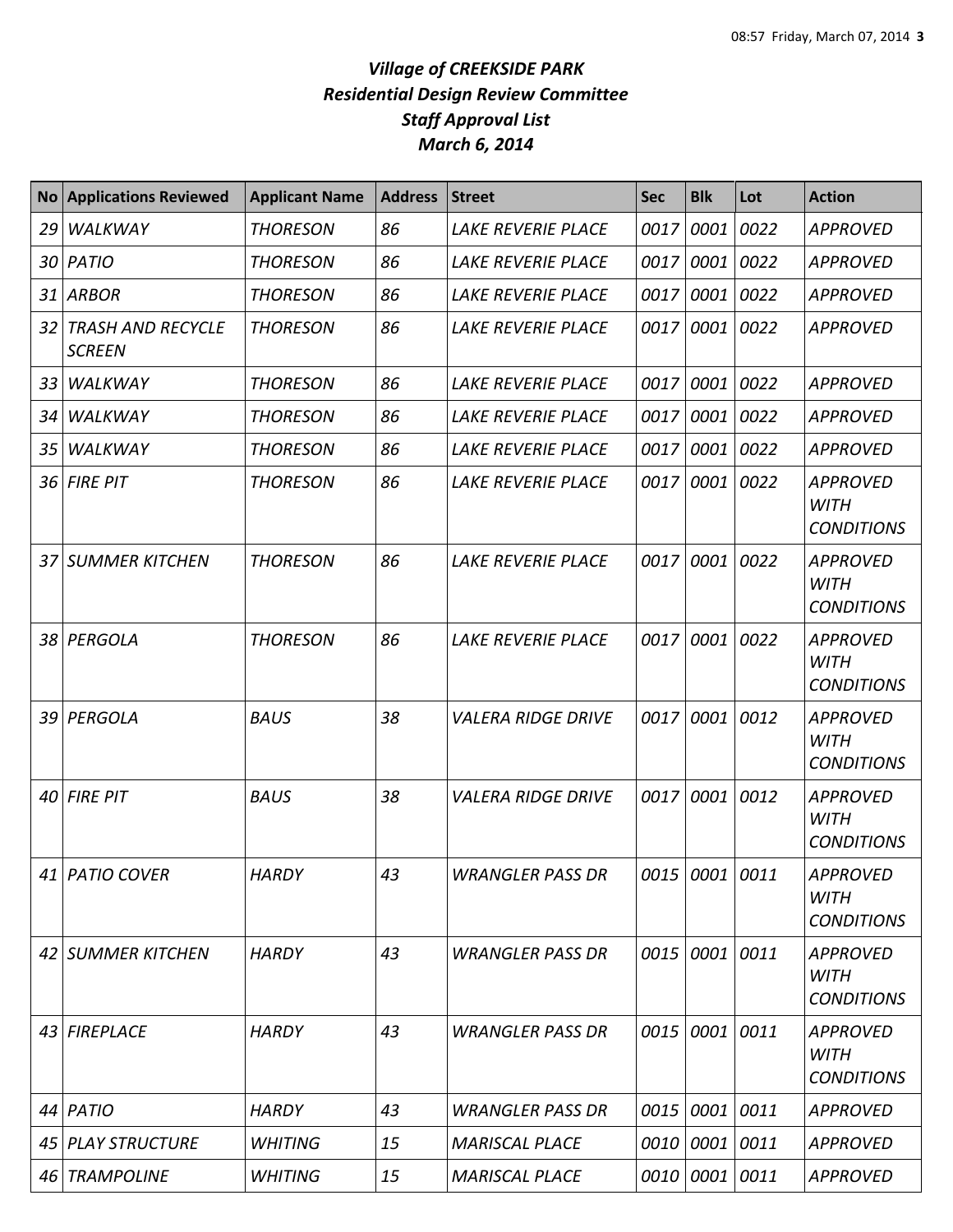| <b>No</b>       | <b>Applications Reviewed</b> | <b>Applicant Name</b> | <b>Address</b> | <b>Street</b>              | <b>Sec</b> | <b>Blk</b>     | Lot  | <b>Action</b>                                       |
|-----------------|------------------------------|-----------------------|----------------|----------------------------|------------|----------------|------|-----------------------------------------------------|
| 47              | PATIO                        | <b>HERR</b>           | 180            | W HERITAGE MILL CIR        | 0002       | 0004           | 0013 | <b>APPROVED</b>                                     |
| 48              | <b>SWIMMING POOL</b>         | <b>BROWN</b>          | 35             | <b>LUFBERRY PLACE</b>      | 0012       | 0001           | 0033 | <b>APPROVED</b><br><b>WITH</b><br><b>CONDITIONS</b> |
| 49              | <b>PLAY STRUCTURE</b>        | <b>GUARNERI</b>       | 127            | <b>PINTO POINT PLACE</b>   | 0012       | 0001           | 0089 | <b>APPROVED</b><br><b>WITH</b><br><b>CONDITIONS</b> |
| 50              | <b>TRAMPOLINE</b>            | <b>GUARNERI</b>       | 127            | <b>PINTO POINT PLACE</b>   | 0012       | 0001           | 0089 | <b>APPROVED</b><br><b>WITH</b><br><b>CONDITIONS</b> |
| 51              | <b>PLAY STRUCTURE</b>        | <b>WAUGH</b>          | 90             | <b>SPINCASTER DRIVE</b>    | 0017       | 0001           | 0006 | <b>APPROVED</b><br><b>WITH</b><br><b>CONDITIONS</b> |
| 52 <sub>1</sub> | <b>SWIMMING POOL</b>         | <b>SINKOVIC</b>       | 6872           | <b>LAKE PALOMA TRAIL</b>   | 0010       | 0001           | 007R | <b>APPROVED</b><br><b>WITH</b><br><b>CONDITIONS</b> |
| 53              | <b>PATIO COVER</b>           | <b>WILLIAMS</b>       | 26             | <b>S VICTORIANA CIRCLE</b> | 0007       | 0003           | 0002 | <b>APPROVED</b><br><b>WITH</b><br><b>CONDITIONS</b> |
| 54              | PATIO                        | <b>WILLIAMS</b>       | 26             | S VICTORIANA CIRCLE        | 0007       | 0003           | 0002 | <b>APPROVED</b>                                     |
| 55              | <b>SWIMMING POOL</b>         | <b>BABATZ</b>         | $\overline{7}$ | <b>S MARSHSIDE PLACE</b>   |            | 0021 0001      | 0010 | <b>APPROVED</b><br><b>WITH</b><br><b>CONDITIONS</b> |
| 56 l            | <b>SWIMMING POOL</b>         | <b>JAFFRAY</b>        | 23             | <b>WHISPERING THICKET</b>  | 0009       | 0001           | 0038 | <b>APPROVED</b><br><b>WITH</b><br><b>CONDITIONS</b> |
|                 | 57 SWIMMING POOL             | <b>MINNICH</b>        | 35             | <b>INLAND PRAIRIE</b>      | 0009       | 0001 0049      |      | <b>APPROVED</b><br>WITH<br><b>CONDITIONS</b>        |
|                 | 58 SWIMMING POOL             | <b>ALVAREZ</b>        | 22             | <b>HOMED LARK PLACE</b>    |            | 0013 0002 0034 |      | <b>APPROVED</b><br><b>WITH</b><br><b>CONDITIONS</b> |
|                 | 59 SWIMMING POOL             | LASALA                | $\overline{2}$ | PALOMA BEND PLACE          |            | 0025 0001 0029 |      | <b>APPROVED</b><br><b>WITH</b><br><b>CONDITIONS</b> |